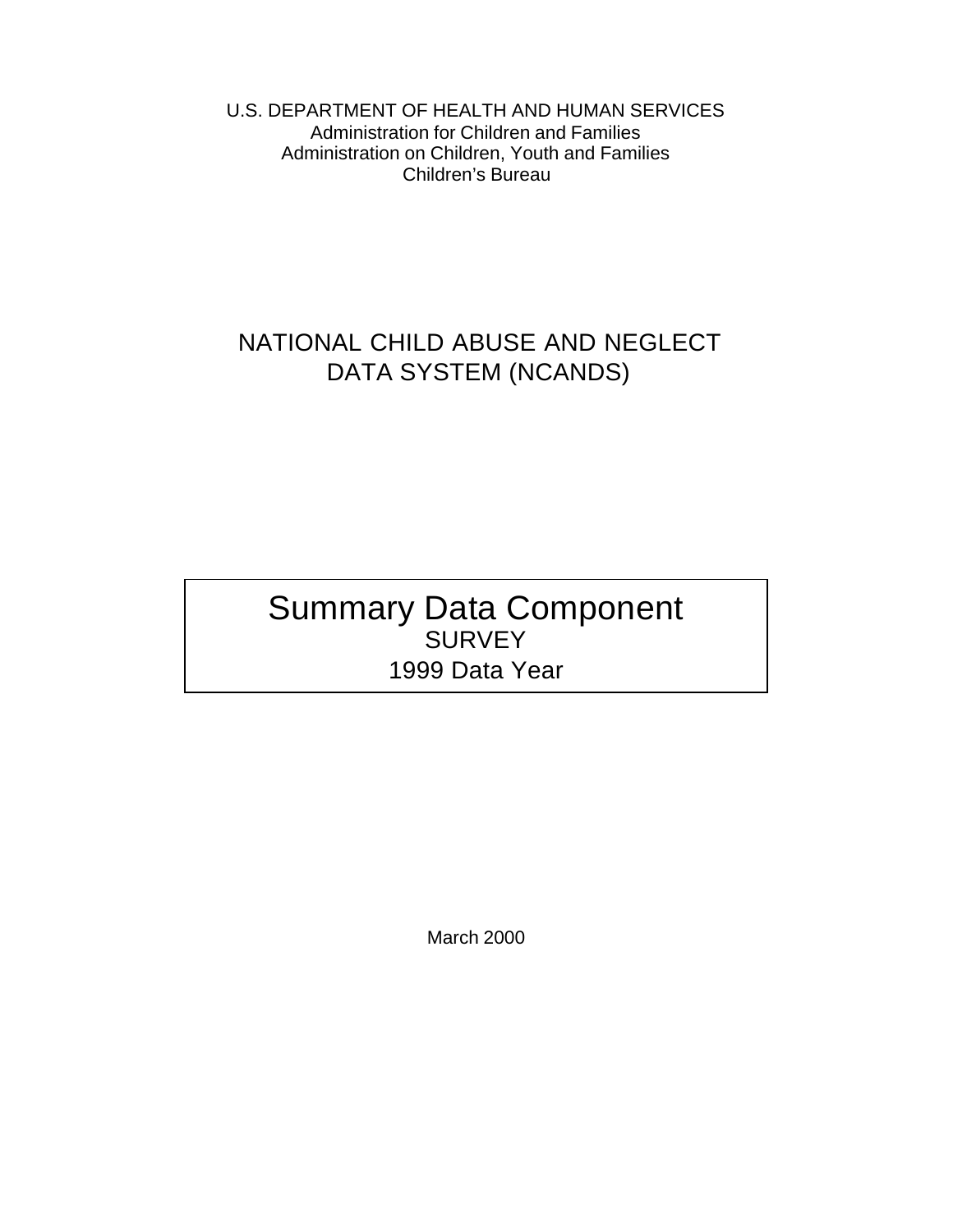### **INFORMATION ABOUT THE SDC SURVEY**

- 1. States that receive the CAPTA State Child Abuse and Neglect Grant (the Basic State Grant) are required to annually work with the Secretary to provide, to the maximum extent practicable, a report that includes (the 12 data items listed in the statute). On the *Summary Data Component Survey*, questions corresponding to these required data items are *italicized* to identify them clearly. (The submission of other data items remains voluntary for these States.) Submission of all data items is voluntary for those States that do not receive the Basic State Grant.
- 2. State data should reflect information collected about child maltreatment for the period of January through December 1999, or for Fiscal Year 1999.
- 3. You are encouraged to use the Comments Section of the survey (Section 8) to provide feedback on the extent to which submission of requested data is practicable (including any information on the future availability of data not currently able to be reported). This information will assist the Children's Bureau to analyze results and make recommendations for any changes in the data elements in the future.
- 4. **The completed SDC survey is due by May 31, 2000. Failure to respond may result in exclusion of the State's data from Child Maltreatment 1999.**

National Child Abuse and Neglect Data System (NCANDS) c/o Walter R. McDonald & Associates, Inc. 12300 Twinbrook Parkway, Suite 310 Rockville, Maryland 20852-1606

> Phone: (301) 881-2590 Fax: (301) 881-0096

#### E-mail: LINGRAM@WRMA.COM

We would also appreciate your sending under separate cover a copy of your most recent State report on child abuse and neglect.

5. According to the Paperwork Reduction Act of 1995 (Public Law 104-13), the public reporting burden for information collection must be estimated. The collection of SDC information is estimated to average 60 hours per response, including the time for reviewing instructions, gathering and maintaining the data needed, and reviewing the collection of information. Respondents may direct comments concerning this estimate to: John A. Gaudiosi, Mathematical Statistician, Children's Bureau, 330 C Street, SW, Room 2425, Washington, D.C. 20447 (jgaudiosi@acf.dhhs.gov).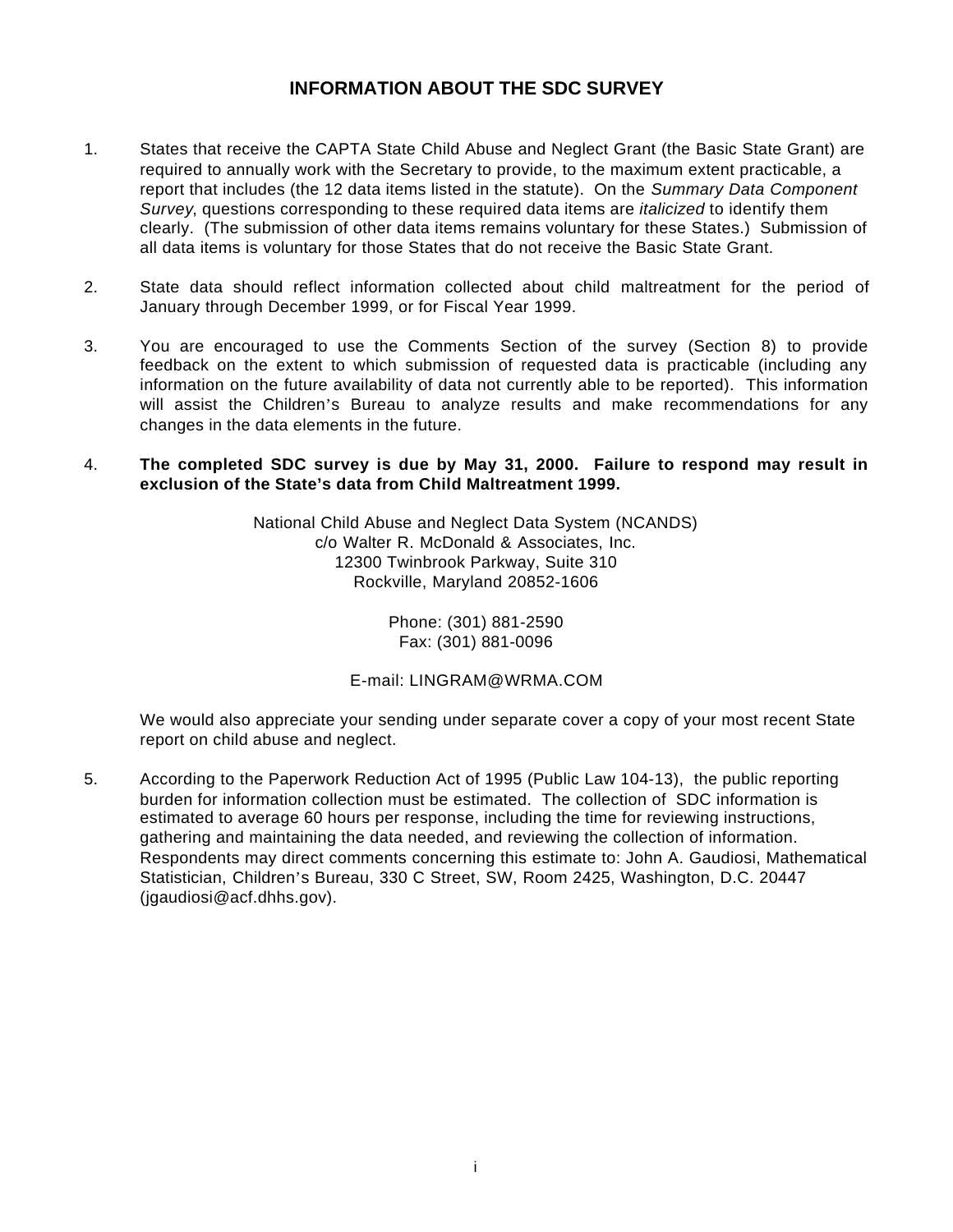### NATIONAL CHILD ABUSE AND NEGLECT DATA SYSTEM Summary Data Component Survey 1999 Data Year

# CONTACT INFORMATION

.

|                      | Submission Year (use only one) Calendar Year [ | $\mathbf{I}$ | Fiscal Year [ | 1 |
|----------------------|------------------------------------------------|--------------|---------------|---|
| State/Territory      | 1<br>$\Gamma$                                  |              |               |   |
|                      |                                                |              |               |   |
| Contact Information: |                                                |              |               |   |
| Name                 |                                                |              |               |   |
| <b>Title</b>         |                                                |              |               |   |
| Unit/Office          |                                                |              |               |   |
| Department           |                                                |              |               |   |
| Address 1            |                                                |              |               |   |
| Address 2            |                                                |              |               |   |
| Phone                |                                                |              |               |   |
| <b>FAX</b>           |                                                |              |               |   |
| E-MAIL               |                                                |              |               |   |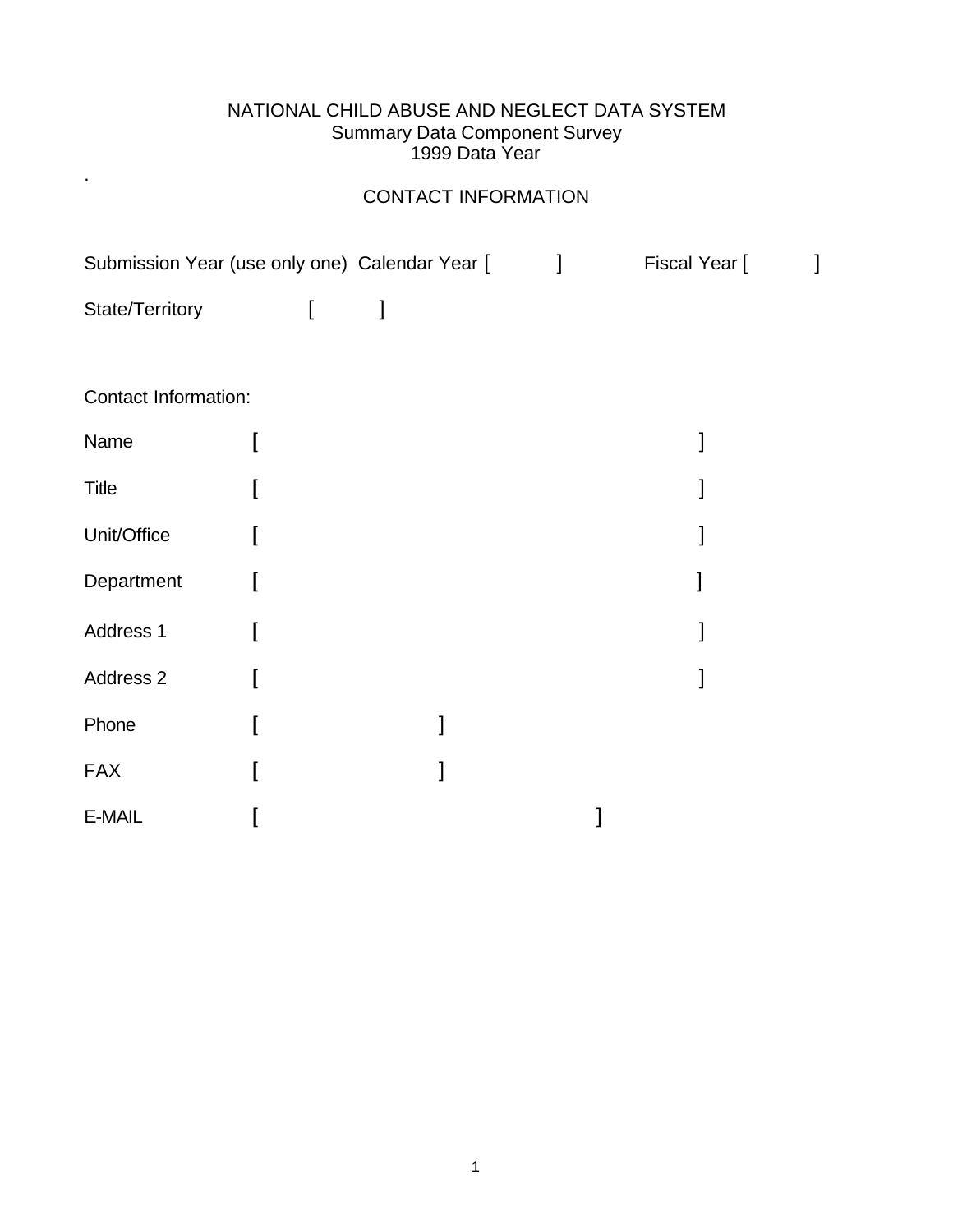### **SECTION 1. PREVENTIVE SERVICES**

#### 1.1 Children and Families Who Received Preventive Services From the State During the *Year*

Enter the number of children and families who received services aimed at preventing child abuse and neglect during the reporting year. These services may be directed at specific populations identified as being at increased risk of becoming abusive and may be designed to increase the strength and stability of families, to increase parents? confidence and competence in their parenting abilities, and to afford children a stable and supportive environment. Include child abuse and neglect preventive services provided through Federal funds, such as the Child Abuse and Neglect State Grant, the Community-Based Family Resource and Support Grant, Family Support Services (title IV-B, part 2), Maternal and Child Health Block Grant, and the Social Services Block Grant (title XX), or State and local funds. Do not include public awareness campaigns.

Please specify the service programs you have included in the comments section at the end of the form.

|    | A. Children Receiving Preventive Services     |  |
|----|-----------------------------------------------|--|
| B. | <b>Families Receiving Preventive Services</b> |  |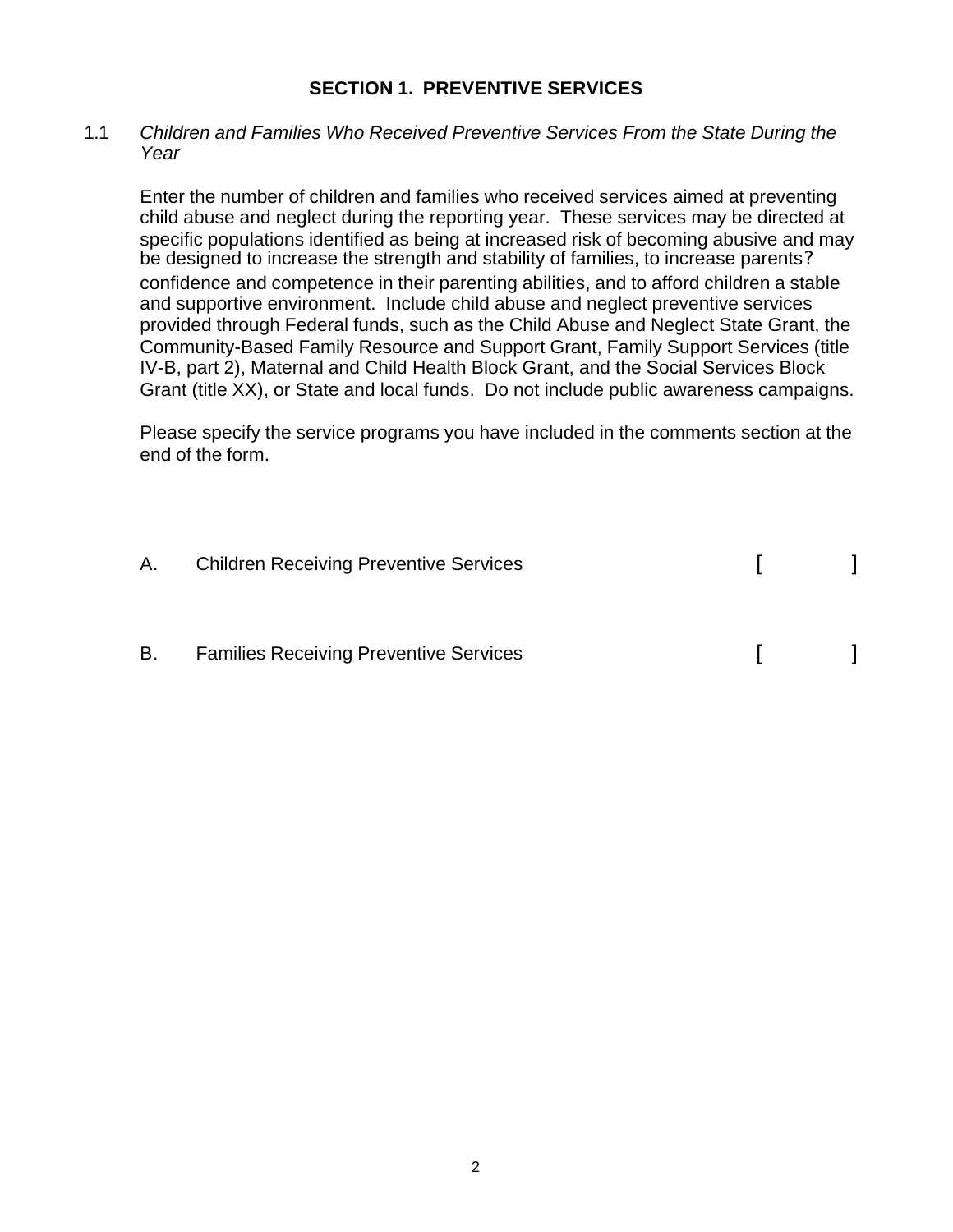# **SECTION 2. REPORTS AND INVESTIGATIONS**

### 2.1 Reports Received by CPS by Initial Screening Decision

Enter the number of reports alleging child abuse and neglect that were received during the reporting period, including those that were screened out prior to an investigation or assessment. Indicate whether the State counts reports as family-based or child-based. A "family-based" reporting system counts as a report each family unit involved in the child abuse or neglect allegation regardless of the number of children involved. A "child-based" reporting system counts as a report each child who is alleged to be a victim of maltreatment. A child-based report does not include multiple victims.

|    |                                                               | Family-Based      |                                                  | Child-Based |  |
|----|---------------------------------------------------------------|-------------------|--------------------------------------------------|-------------|--|
| Α. | Not Referred for CPS<br><b>Investigation or Assessment</b>    | $\mathbf{L}$      | $\blacksquare$ . $\blacksquare$ . $\blacksquare$ |             |  |
| В. | <b>Referred for CPS</b><br><b>Investigation or Assessment</b> | <b>The Common</b> | $\begin{bmatrix} 1 & 1 \\ 1 & 1 \end{bmatrix}$   |             |  |
|    | TOTALS                                                        |                   |                                                  |             |  |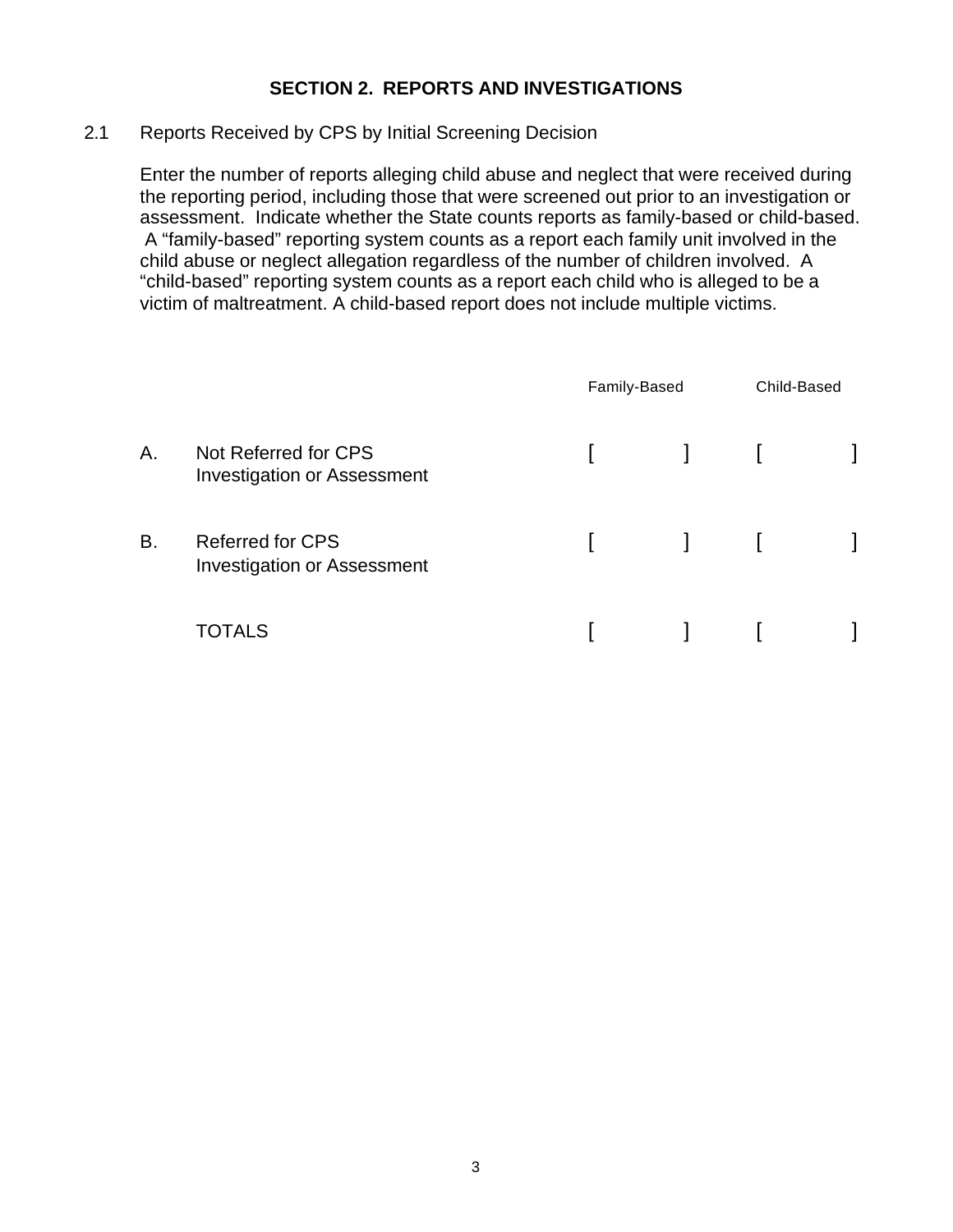# 2.2 Reports Referred for Investigation or Assessment by Report Source

Enter the number of reports referred for investigation or assessment by each reporting source below. If categories are grouped differently in your State, please provide the best estimate for each item listed below.

| A. Social Services Personnel. Social workers, counselors, supervisors, etc.                                                                                                              |  |
|------------------------------------------------------------------------------------------------------------------------------------------------------------------------------------------|--|
| B. Medical Personnel. Physicians, nurses, emergency medical technicians,<br>dentists, chiropractors, coroners, etc.                                                                      |  |
| C. Mental Health Personnel. Psychologists, psychiatrists, therapists, etc.                                                                                                               |  |
| D. Legal, Law Enforcement, or Criminal Justice Personnel. Personnel<br>employed in local, county, State, Tribal or Federal law enforcement agencies, courts,<br>probation agencies, etc. |  |
| E. Education Personnel. Teachers, principals, school counselors, Head Start staff, etc.                                                                                                  |  |
| F. Child Day Care Providers. Day care staff, babysitters, etc.                                                                                                                           |  |
| G. Substitute Care Providers. Foster parents, residential facility staff, etc.                                                                                                           |  |
| H. Alleged Victims. Children who allege they have been maltreated.                                                                                                                       |  |
| I. Parents. Birth mother/father, adoptive mother/father, or stepmother/father of the child.                                                                                              |  |
| J. Other Relatives. Siblings, grandparents, aunts, uncles, cousins, legal guardians, etc.                                                                                                |  |
| K. Friends and Neighbors. Non-relatives who interact with the family or who live nearby.<br>Includes non-relative household members, landlords, clergy, youth group workers, etc.        |  |
| L. Alleged Perpetrators. Self-reported abusers regardless of other relationship to the child.                                                                                            |  |
| M. Anonymous or Unknown Reporters. Individuals who did not identify themselves,<br>or where the source was not known.                                                                    |  |
| N. Other. Other sources not included above.                                                                                                                                              |  |
| <b>TOTAL</b>                                                                                                                                                                             |  |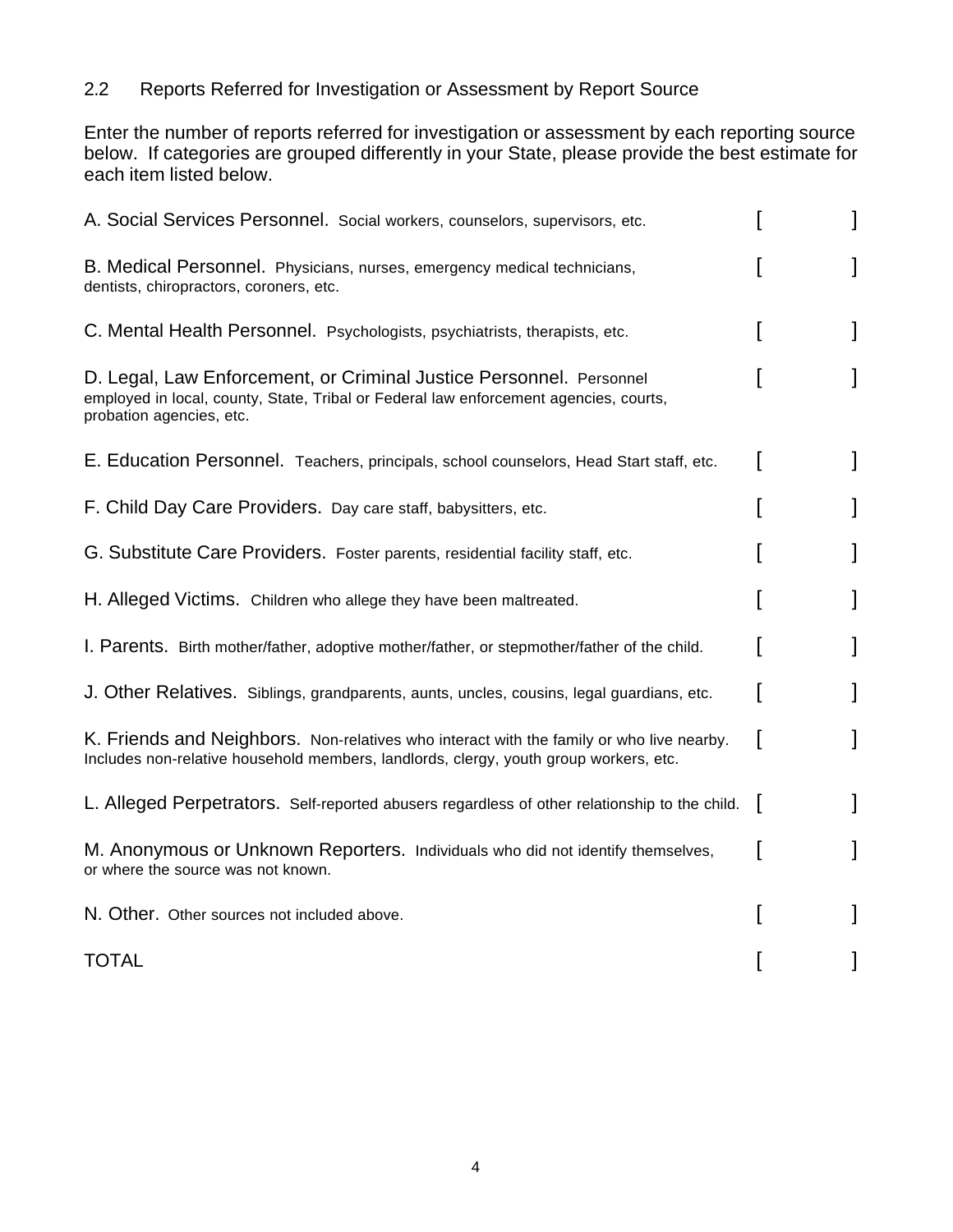# 2.3 Investigations or Assessments by Disposition

This section requests data on the disposition of CPS investigations or assessments of child abuse and neglect reports received in 1999. Investigations may have been completed in 2000. If you use another data selection criterion, please explain in the comments section.

| A. Investigations in Which the Allegation of Maltreatment or Risk of<br>Maltreatment was Substantiated. Enter the number of investigations in which the<br>allegation of maltreatment or risk of maltreatment was supported or founded according<br>to State law or State policy.                                                                                                                                                                                                                     |  |
|-------------------------------------------------------------------------------------------------------------------------------------------------------------------------------------------------------------------------------------------------------------------------------------------------------------------------------------------------------------------------------------------------------------------------------------------------------------------------------------------------------|--|
| B. Investigations in Which the Allegation of Maltreatment Was<br>Indicated. Enter the number of investigations for which the allegation of<br>maltreatment was indicated, or there was reason to suspect maltreatment, but it was<br>unable to be founded, under State law or State policy. NOTE: Use this category only<br>if your State distinguishes between substantiated and indicated dispositions. If your<br>State uses only "indicated," enter the number of indicated dispositions under A. |  |
| C. Investigations in Which the Allegation of Maltreatment Was Not<br>Substantiated. Enter the number of investigations for which the alleged<br>maltreatment was unfounded or not substantiated. Investigations determined to<br>be intentionally false should appear in D.                                                                                                                                                                                                                           |  |
| D. Investigations in Which the Allegation Was Determined to Be<br>Intentionally False. Do not include this number in C.                                                                                                                                                                                                                                                                                                                                                                               |  |
| E. Assessments in Which Children/Families Were Found to Be in<br>Need of Services. Enter the number of assessments that resulted in a decision<br>that the child or family is in need of services. NOTE: Use this category only if your<br>State has a diversified response system (i.e., if the State allows assessments as well<br>as investigations in response to a report).                                                                                                                      |  |
| F. Investigations Closed Without a Finding. Enter the number of<br>investigations that were concluded without a specific finding (e.g., family moved,<br>investigation time exceeded that allowed, etc.).                                                                                                                                                                                                                                                                                             |  |
| G. Other Dispositions. Enter the number of completed investigations or<br>assessments for which the dispositions are not included in the above categories.<br>These may include assessments that resulted in a decision that the family was not<br>in need of services, as well as other dispositions. Please provide a breakout of the<br>categories reported in the comments section at the end of the form.                                                                                        |  |
| H. Unknown Dispositions. Enter here the number of investigations for<br>which dispositions were not recorded.                                                                                                                                                                                                                                                                                                                                                                                         |  |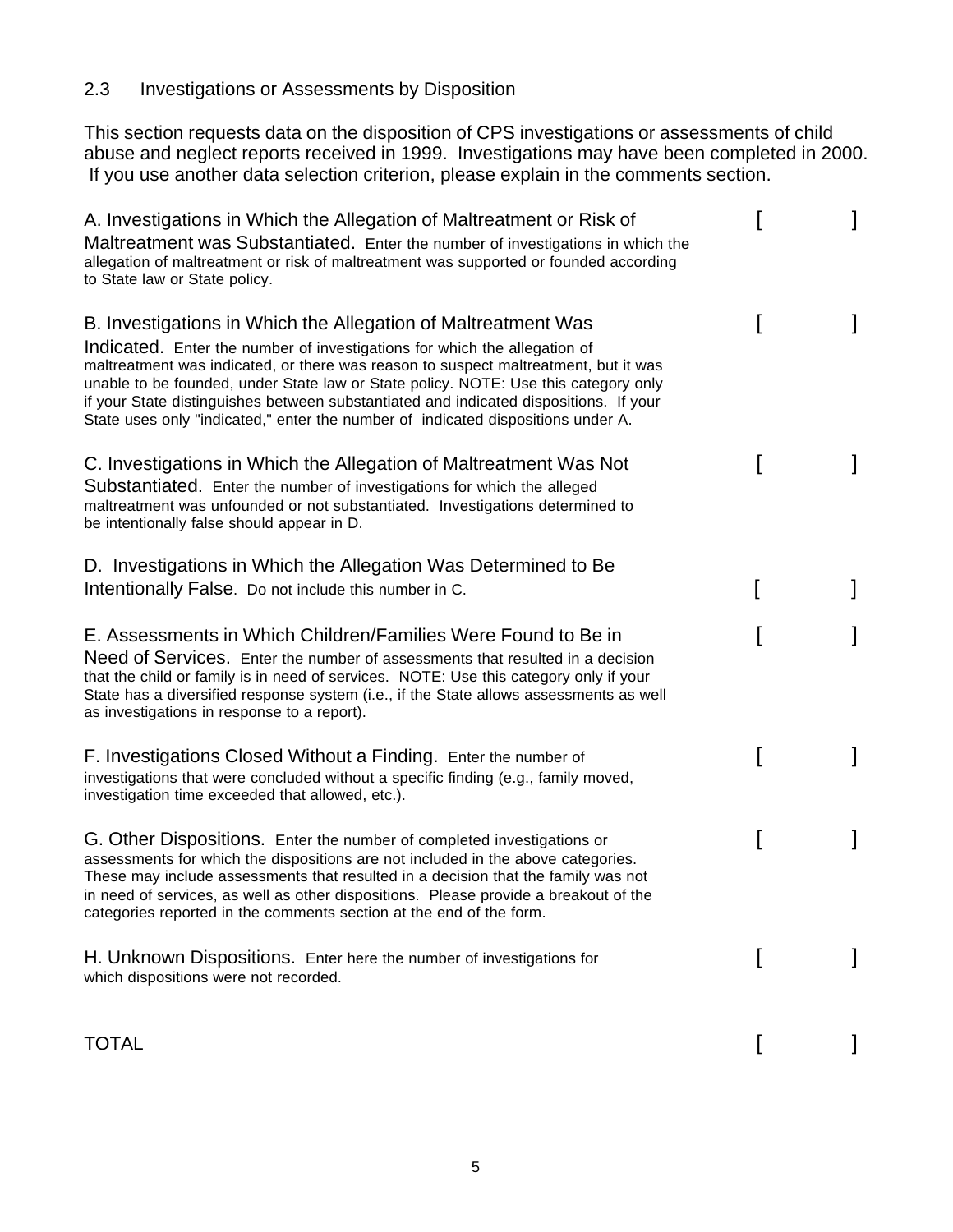# **SECTION 3. CHILDREN SUBJECT OF A REPORT REFERRED FOR INVESTIGATION OR ASSESSMENT**

| 3.1          | Children Subject of a Report Referred for CPS Investigation or<br>Assessment Enter the number of children who were in the reports counted<br>in Item 2.1.B.                                                                                                                                                                                                                                                                                                                                |  |
|--------------|--------------------------------------------------------------------------------------------------------------------------------------------------------------------------------------------------------------------------------------------------------------------------------------------------------------------------------------------------------------------------------------------------------------------------------------------------------------------------------------------|--|
| 3.2          | Children Subject of a CPS Investigation or Assessment by Disposition Pertaining to the<br>Child Enter the number of children, by disposition, who were in the reports counted in Item 2.3.                                                                                                                                                                                                                                                                                                 |  |
|              | A. Children for Whom the Allegation of Maltreatment or Risk<br>of Maltreatment was Substantiated. Enter the number of children<br>for whom the allegation of maltreatment or risk of maltreatment was<br>supported or founded according to State law or State policy.                                                                                                                                                                                                                      |  |
|              | B. Children for Whom the Allegation of Maltreatment Was<br>Indicated. Enter the number of children for whom the allegation of<br>maltreatment was indicated, or there was reason to suspect maltreatment,<br>but it was unable to be founded under State law or State policy. NOTE: Use<br>this category only if your State distinguishes between substantiated and<br>indicated dispositions. If your State uses only "indicated," enter the number<br>of indicated dispositions under A. |  |
|              | C. Children for Whom the Allegation of Maltreatment Was<br>Not Substantiated. Enter the number of children for whom the alleged<br>maltreatment was unfounded or unsubstantiated. Allegations determined to<br>be intentionally false should appear in D.                                                                                                                                                                                                                                  |  |
|              | D. Investigations in Which the Allegation Was Determined to Be<br>Intentionally False. Do not include this number in C.                                                                                                                                                                                                                                                                                                                                                                    |  |
|              | E. Children Who Were Found to Be in Need of Services. Enter the<br>number of children for whom the assessment resulted in a decision that the child<br>is in need of services. NOTE: Use this category only if your State has a diversified<br>response system (i.e., if the State allows assessments as well as investigations in<br>response to a report).                                                                                                                               |  |
|              | F. Children for Whom the Investigation Was Closed Without a Finding.<br>Enter the number of children for whom the investigation was concluded without<br>a specific finding (e.g., family moved, investigation time exceeded that allowed, etc.).                                                                                                                                                                                                                                          |  |
|              | G. Other Dispositions. Enter the number of children for whom the investigation<br>or assessment disposition is not included in the above categories. These may<br>include children whose assessments determined that the family was not in need of<br>services. Please provide a breakout of the categories reported in the comments<br>section at the end of the form.                                                                                                                    |  |
|              | H. Unknown Dispositions. Enter here the number of children for whom<br>dispositions were not recorded.                                                                                                                                                                                                                                                                                                                                                                                     |  |
| <b>TOTAL</b> |                                                                                                                                                                                                                                                                                                                                                                                                                                                                                            |  |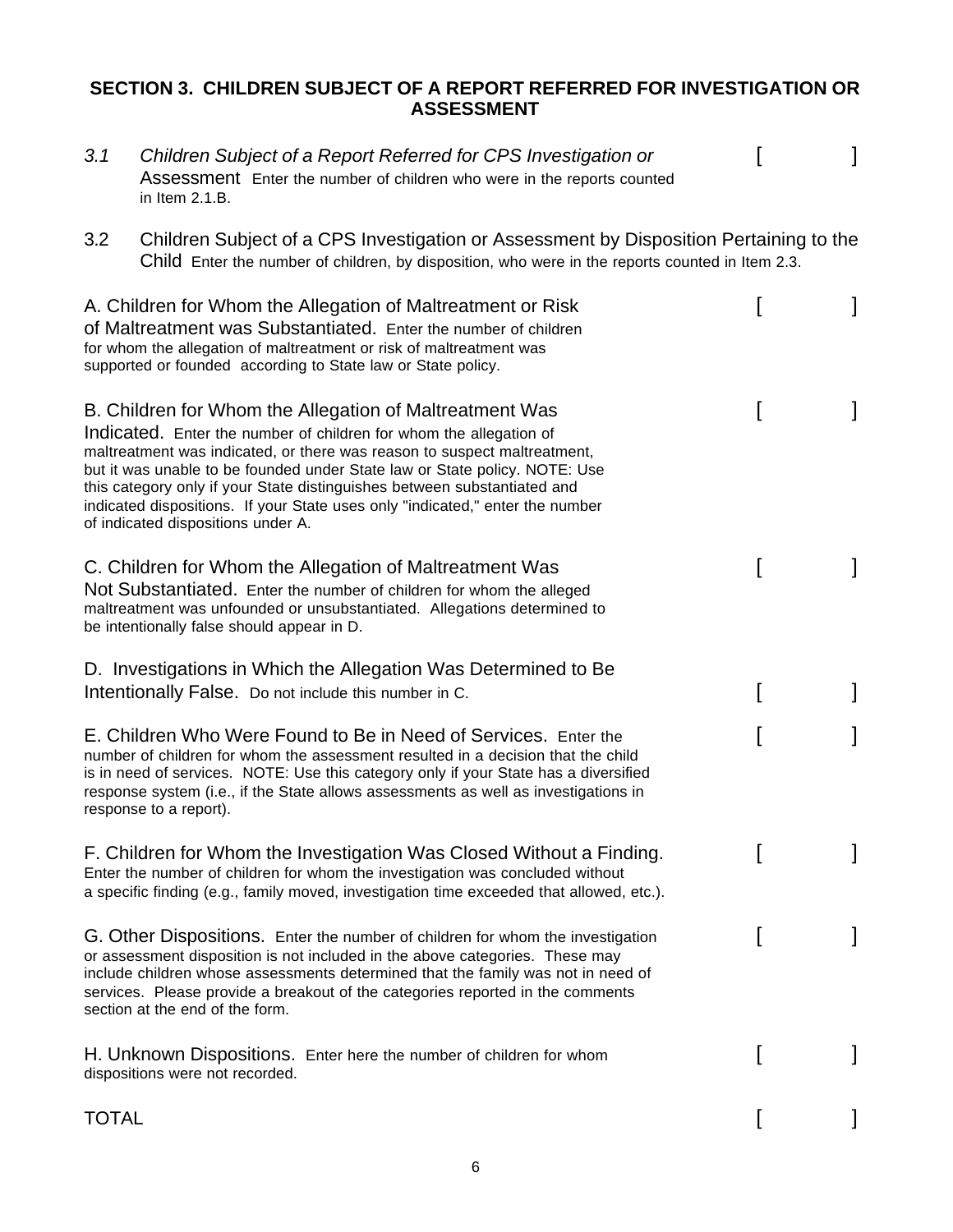The sum of children counted by disposition in 3.3 and 3.4 should equal the comparable disposition in 3.2. For example, if 125 substantiated children are reported in 3.2.A, the sum of 3.3.A and 3.4.A must equal 125.

#### *3.3 Children Who Received Services*

Enter the number of children by disposition who were opened for or continued to receive services in addition to CPS investigation or assessment.

| A. Substantiated       |  |
|------------------------|--|
| <b>B.</b> Indicated    |  |
| C. Unsubstantiated     |  |
| D. Intentionally False |  |
| E. In Need of Services |  |
| F. No Finding          |  |
| G. Other               |  |
| H. Unknown             |  |
| <b>TOTAL</b>           |  |
|                        |  |

#### *3.4 Children Who Did Not Receive Services*

Enter the number of children by disposition who did not receive any services in addition to CPS investigation or assessment, e.g., were closed after the investigation or assessment.

| A. Substantiated       |  |
|------------------------|--|
| <b>B.</b> Indicated    |  |
| C. Unsubstantiated     |  |
| D. Intentionally False |  |
| E. In Need of Services |  |
| F. No Finding          |  |
| G. Other               |  |
| H. Unknown             |  |
| TAI                    |  |

#### *3.5 Children Who Were Removed from the Home*

Enter the number of children counted in 3.3 who were removed from their home during or as an immediate result of a CPS investigation or assessment. All children in 3.5 must also appear in 3.3.

| A. Substantiated       |  |
|------------------------|--|
| <b>B.</b> Indicated    |  |
| C. Unsubstantiated     |  |
| D. Intentionally False |  |
| E. In Need of Services |  |
| F. No Finding          |  |
| G. Other               |  |
| H. Unknown             |  |
| <b>TOTAL</b>           |  |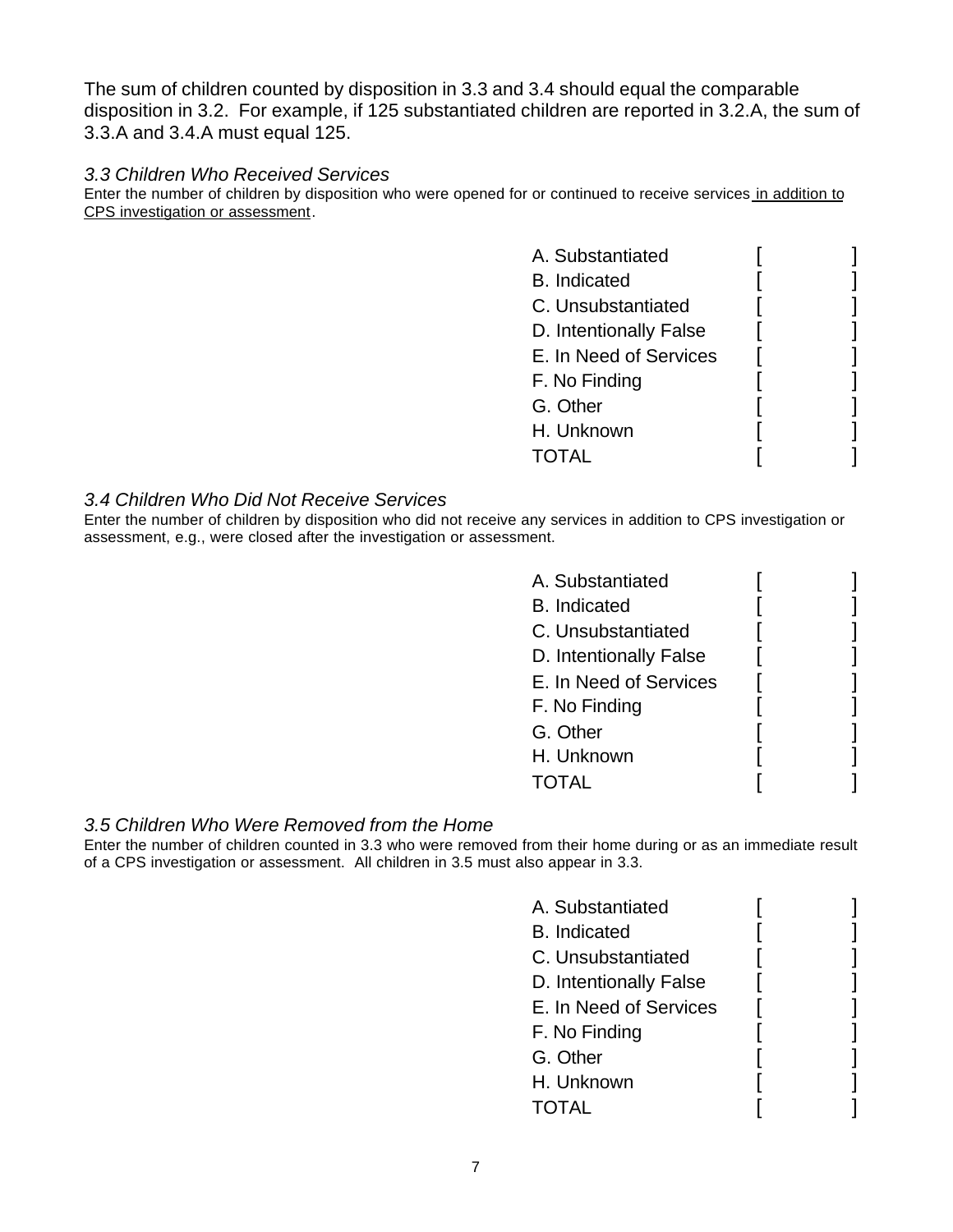## **SECTION 4. CHILD VICTIMS**

All items refer to child victims of a substantiated or indicated maltreatment as reported in 3.2.A and 3.2.B. A State may also determine that child victims include children in need of services (i.e., 3.2.E).

### 4.1 Child Victims by Type of Maltreatment

Enter the number of children who were found to be victims of maltreatment by type of maltreatment and disposition. One or more types of maltreatment can be recorded for each child victim.

Physical Abuse. Enter the number of victims of physical acts that caused or could have caused physical injury.<br>Substantiated Substantiated Indicated In Need of Services

| oupsiarillaltu |                                                                                                                                                                                                     | mundicu   | <b>III INCEU UI OEIVILES</b> |                                                                                                                   |
|----------------|-----------------------------------------------------------------------------------------------------------------------------------------------------------------------------------------------------|-----------|------------------------------|-------------------------------------------------------------------------------------------------------------------|
| Substantiated  | Neglect or Deprivation of Necessities. Enter the number of victims who failed to receive needed care<br>even though their caretakers were financially able to do so or were offered means to do so. | Indicated | In Need of Services          |                                                                                                                   |
| drugs.         | Medical Neglect. Enter the number of victims who failed to receive the appropriate health care even though                                                                                          |           |                              | their caretakers were financially able to do so or were offered means to do so. May include perinatal exposure to |
| Substantiated  |                                                                                                                                                                                                     | Indicated | In Need of Services          |                                                                                                                   |
|                |                                                                                                                                                                                                     |           |                              |                                                                                                                   |
|                | Sexual Abuse. Enter the number of victims of sexually exploitative activities.                                                                                                                      |           |                              |                                                                                                                   |
| Substantiated  |                                                                                                                                                                                                     | Indicated | In Need of Services          |                                                                                                                   |
|                |                                                                                                                                                                                                     |           |                              |                                                                                                                   |
|                | in impaired psychological functioning and development.                                                                                                                                              |           |                              | Psychological or Emotional Abuse or Neglect. Enter the number of victims of maltreatment that resulted            |
| Substantiated  |                                                                                                                                                                                                     | Indicated | In Need of Services          |                                                                                                                   |
|                |                                                                                                                                                                                                     |           |                              |                                                                                                                   |
|                | Other. Enter the number of victims of other forms of maltreatment not included above. Describe these in the<br>comments section at the end of the form.                                             |           |                              |                                                                                                                   |
| Substantiated  |                                                                                                                                                                                                     | Indicated | In Need of Services          |                                                                                                                   |
|                |                                                                                                                                                                                                     |           |                              |                                                                                                                   |
|                | Unknown. Enter the number of children for whom the type of maltreatment was not recorded.                                                                                                           |           |                              |                                                                                                                   |
| Substantiated  |                                                                                                                                                                                                     | Indicated | In Need of Services          |                                                                                                                   |
|                |                                                                                                                                                                                                     |           |                              |                                                                                                                   |
| <b>TOTALS</b>  |                                                                                                                                                                                                     |           |                              |                                                                                                                   |
| Substantiated  |                                                                                                                                                                                                     | Indicated | In Need of Services          |                                                                                                                   |
|                |                                                                                                                                                                                                     |           |                              |                                                                                                                   |
|                |                                                                                                                                                                                                     |           |                              |                                                                                                                   |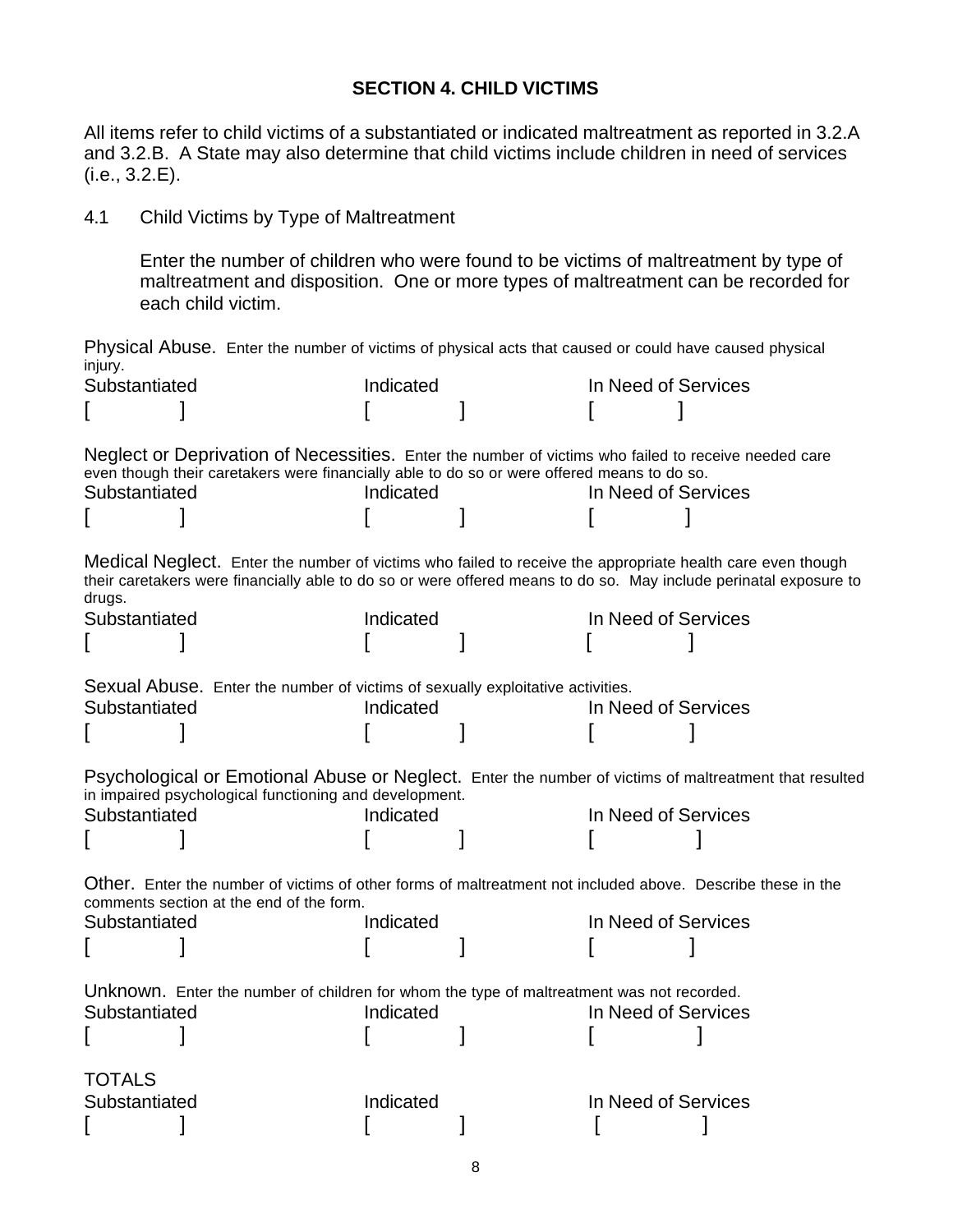# 4.2 Child Victims by Age

Enter the number of child victims by age at the time of the report or as of December 31 of the reporting year. If your State reports by age groups (e.g., 1-3, 4-6, etc.), please divide the number among the years in each group, putting the remainder into the oldest age in the group.

| Age in Years Number of Victims |  | Age in Years Number of Victims |  |
|--------------------------------|--|--------------------------------|--|
| $<$ 1                          |  | 10                             |  |
| 1                              |  | 11                             |  |
| $\overline{2}$                 |  | 12                             |  |
| 3                              |  | 13                             |  |
| $\overline{4}$                 |  | 14                             |  |
| 5                              |  | 15                             |  |
| 6                              |  | 16                             |  |
| $\overline{7}$                 |  | 17                             |  |
| 8                              |  | 18 and older                   |  |
| $9\,$                          |  | Unknown                        |  |
|                                |  | <b>TOTAL</b>                   |  |

### 4.3 Child Victims by Sex

Enter the number of child victims by sex.

| Α.           | Male       |              |  |
|--------------|------------|--------------|--|
| <b>B.</b>    | Female     | $\mathbb{R}$ |  |
|              | C. Unknown | $\mathbf{L}$ |  |
| <b>TOTAL</b> |            |              |  |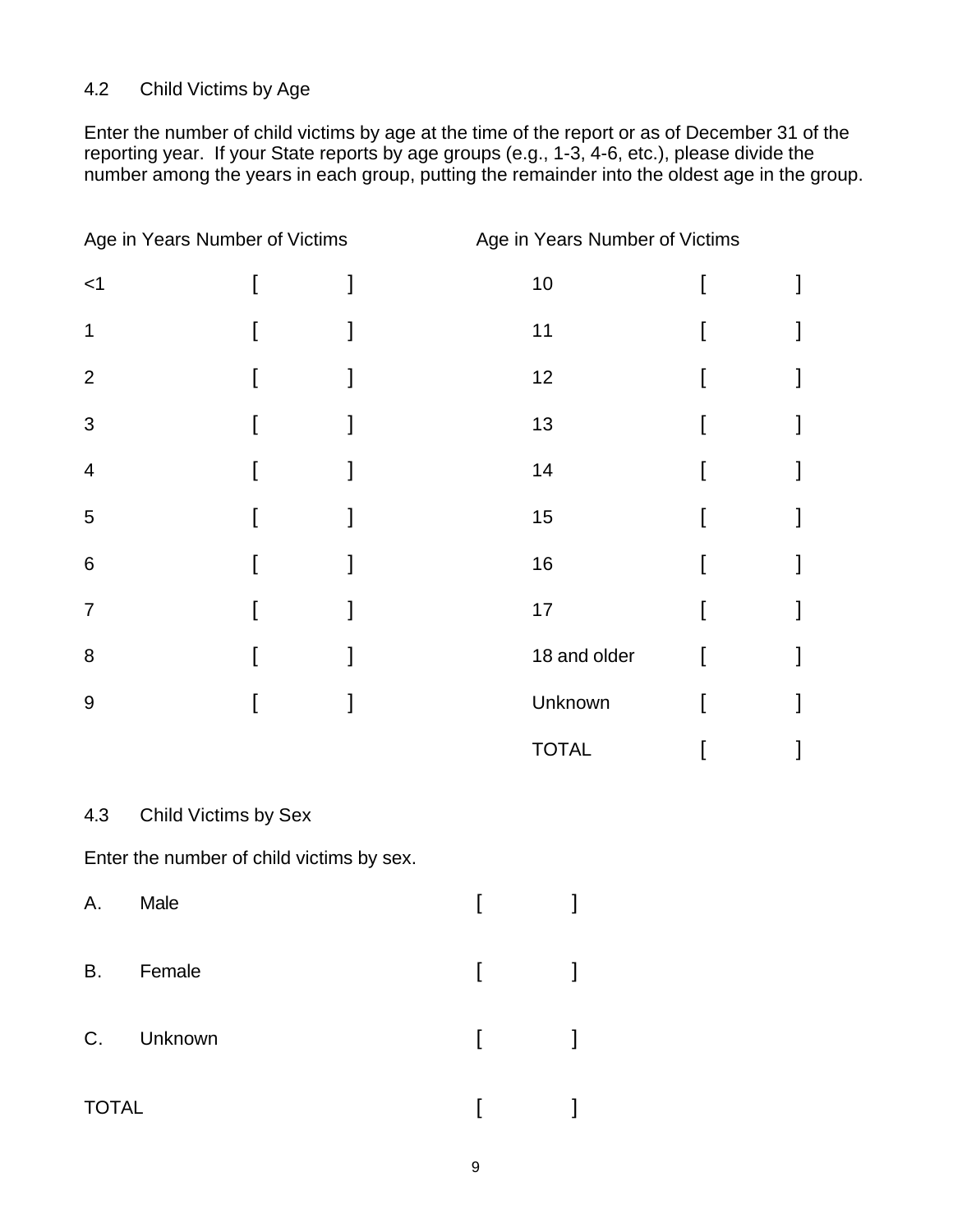# 4.4 Child Victims by Hispanic or Latino Ethnicity

Enter the number of child victims by Hispanic or Latino ethnicity.

| A. Hispanic or Latino. A person of Cuban, Mexican, Puerto Rican, South or<br>Central American, or other Spanish culture or origin, regardless of race.                                                     |  |
|------------------------------------------------------------------------------------------------------------------------------------------------------------------------------------------------------------|--|
| B. Not Hispanic or Latino.                                                                                                                                                                                 |  |
| C. Unable to Determine or Unknown. The child victim is very young or<br>is severely disabled and no other person is available to identify ethnicity, or<br>the child victim? s ethnicity was not recorded. |  |
| <b>TOTAL</b>                                                                                                                                                                                               |  |

# 4.5 Child Victims by Race

Enter the number of child victims by race. A child victim may be counted in more than one racial group.

| A. African American. A child having origins in any of the black racial groups of<br>Africa.                                                                                                                                                                           |  |
|-----------------------------------------------------------------------------------------------------------------------------------------------------------------------------------------------------------------------------------------------------------------------|--|
| B. American Indian or Alaska Native. A child having origins in any of the<br>original peoples of North and South America (including Central America), and<br>who maintains tribal affiliation or community attachment.                                                |  |
| C. Asian. A child having origins in any of the original peoples of the Far East,<br>Southeast Asia, or the Indian subcontinent including, for example, Cambodia,<br>China, India, Japan, Korea, Malaysia, Pakistan, the Philippine Islands, Thailand,<br>and Vietnam. |  |
| D. Native Hawaiian or Other Pacific Islander. A child having origins in any<br>of the original peoples of Hawaii, Guam, Samoa, or other Pacific Islands.                                                                                                              |  |
| E. White. A child having origins in any of the original peoples of Europe, the<br>Middle East, or North Africa.                                                                                                                                                       |  |
| F. Other. A child having other or multi-racial origins, who has not been counted<br>above.                                                                                                                                                                            |  |
| G. Unable to Determine or Unknown. The child victim is very young or is<br>severely disabled and no other person is available to identify race, or the child<br>victim? s race was not recorded.                                                                      |  |
| TOTAL                                                                                                                                                                                                                                                                 |  |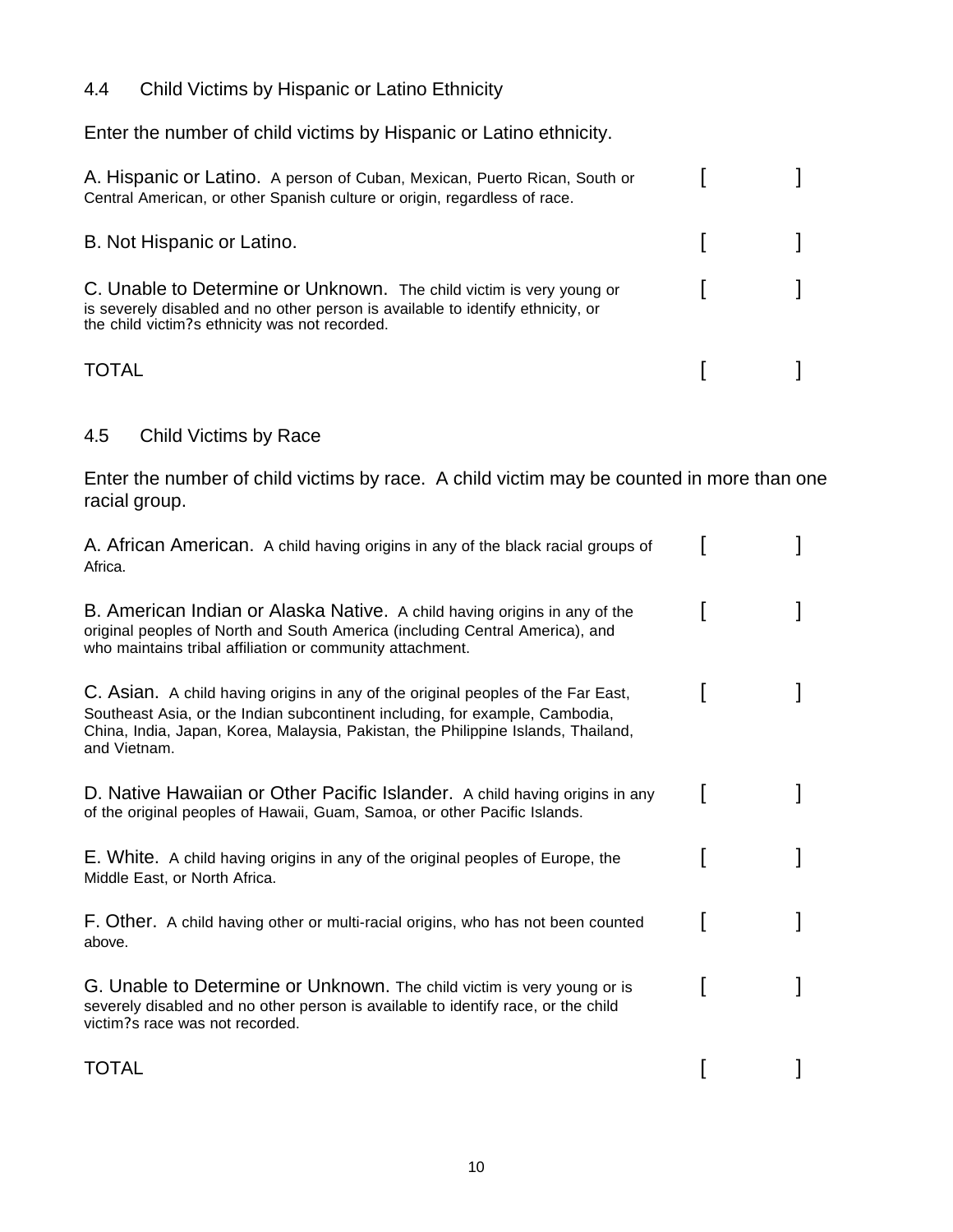| 4.6  | <b>Child Victims Whose Families Received Family Preservation Services</b><br>in the Previous Five Years                                                                                                                                                                                                                                                                                                                                                                                                                                                                         |   |
|------|---------------------------------------------------------------------------------------------------------------------------------------------------------------------------------------------------------------------------------------------------------------------------------------------------------------------------------------------------------------------------------------------------------------------------------------------------------------------------------------------------------------------------------------------------------------------------------|---|
|      | Enter the number of child victims whose families had received<br>Family Preservation Services during the five (5) years preceding<br>the report(s) of child abuse or neglect received in this reporting period.<br>Family Preservation Services are services designed to protect<br>children from harm and to assist families at risk or in crisis, including<br>services to prevent placement, to support the reunification of children<br>with their families, or to support the continued placement of children<br>in adoptive homes or other permanent living arrangements. | 1 |
| 4.7  | <b>Child Victims Who Were Reunited with Their Families</b><br>in the Previous Five Years                                                                                                                                                                                                                                                                                                                                                                                                                                                                                        |   |
|      | Enter the number of child victims who were abused by the<br>parents or principal caretakers with whom they had been<br>reunited in the previous five years.                                                                                                                                                                                                                                                                                                                                                                                                                     | 1 |
| 4.8  | Child Victims for Whom Court Action Was Taken                                                                                                                                                                                                                                                                                                                                                                                                                                                                                                                                   |   |
|      | Enter the number of child victims for whom court action was<br>initiated either during or as an immediate result of an investigation.<br>Court action is legal action initiated by a representative of the<br>CPS agency on behalf of the child. This includes, for instance,<br>authorization to place the child, filing for temporary custody,<br>dependency, or termination of parental rights. It does not include<br>criminal proceedings against a perpetrator.                                                                                                           |   |
| 4.9  | <b>Child Victims Who Received Court-Appointed Representatives</b>                                                                                                                                                                                                                                                                                                                                                                                                                                                                                                               |   |
|      | Enter the number of child victims for whom an individual<br>(guardian ad litem) was appointed by the court to represent<br>the best interests of the child. A guardian ad litem may be<br>an attorney, a court-appointed special advocate, or both.                                                                                                                                                                                                                                                                                                                             |   |
| 4.10 | Average Number of Out-of-Court Contacts Between the<br>Court-Appointed Representatives and the Child Victims They Represent                                                                                                                                                                                                                                                                                                                                                                                                                                                     |   |
|      | Enter the average number of out-of-court contacts which enable<br>the court-appointed representatives to obtain first-hand an<br>understanding of the situation and needs of the child victim,<br>and to make recommendations to the court concerning the<br>best interests of the child.                                                                                                                                                                                                                                                                                       |   |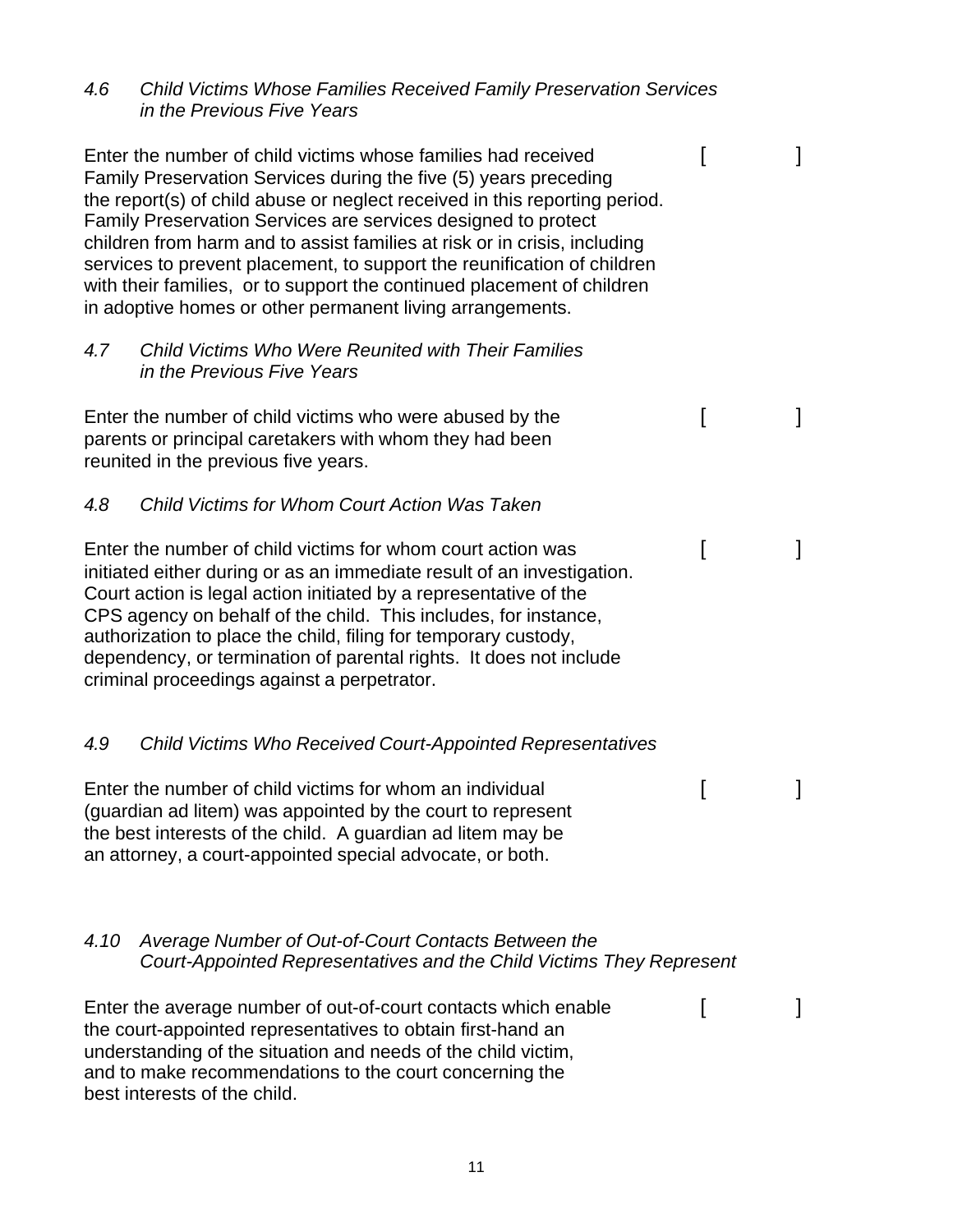# **SECTION 5. CHILD FATALITIES**

| 5.1 Total Number of Child Victims Who Died as a Result of Maltreatment.                                                                                                                                                                                                                                                                                                                                                                                                                                                                                                                                                                                                                                                                                                               | ſ | 1 |
|---------------------------------------------------------------------------------------------------------------------------------------------------------------------------------------------------------------------------------------------------------------------------------------------------------------------------------------------------------------------------------------------------------------------------------------------------------------------------------------------------------------------------------------------------------------------------------------------------------------------------------------------------------------------------------------------------------------------------------------------------------------------------------------|---|---|
| Children counted in 5.2, 5.3, and or 5.4 are included in 5.1.                                                                                                                                                                                                                                                                                                                                                                                                                                                                                                                                                                                                                                                                                                                         |   |   |
| 5.2 Child Victims Who Died as a Result of Maltreatment While in Foster Care                                                                                                                                                                                                                                                                                                                                                                                                                                                                                                                                                                                                                                                                                                           |   |   |
| Enter the number of child victims whose death was caused by<br>maltreatment that occurred while in foster care and was attributed<br>to the foster care provider. Foster care is 24-hour substitute care for<br>all children placed away from their parents or guardians and for whom<br>the State agency has placement and care responsibility. This includes,<br>but is not limited to, family foster homes, foster homes of relatives,<br>group homes, emergency shelters, residential facilities, child care<br>institutions, and pre-adoptive homes regardless of whether the foster<br>care facility is licensed and whether payments are made by the State or<br>local agency for the care of the child or whether there is Federal<br>matching of any payments that are made. | I | 1 |
| 5.3 Child Victims Who Died as a Result of Maltreatment and Whose Families Had Received<br><b>Family Preservation Services in the Previous Five Years</b>                                                                                                                                                                                                                                                                                                                                                                                                                                                                                                                                                                                                                              |   |   |
| Enter the number of child victims whose death was caused by<br>maltreatment and whose families had received Family Preservation<br>Services during the five (5) years preceding the report(s) of child<br>abuse or neglect received in this reporting period. Family Preservation<br>Services are services designed to protect children from harm and to<br>assist families at risk or in crisis, including services to prevent<br>placement, to support the reunification of children with their families,<br>or to support the continued placement of children in adoptive homes<br>or other permanent living arrangements.                                                                                                                                                         | I | I |
| 5.4 Child Victims Who Died as a Result of Maltreatment and Had Been Reunited with Their<br><b>Families in the Previous Five Years</b>                                                                                                                                                                                                                                                                                                                                                                                                                                                                                                                                                                                                                                                 |   |   |
| Enter the number of child victims whose death was caused by the<br>parents or principal caretakers with whom they had been reunited                                                                                                                                                                                                                                                                                                                                                                                                                                                                                                                                                                                                                                                   |   |   |

during the previous five years.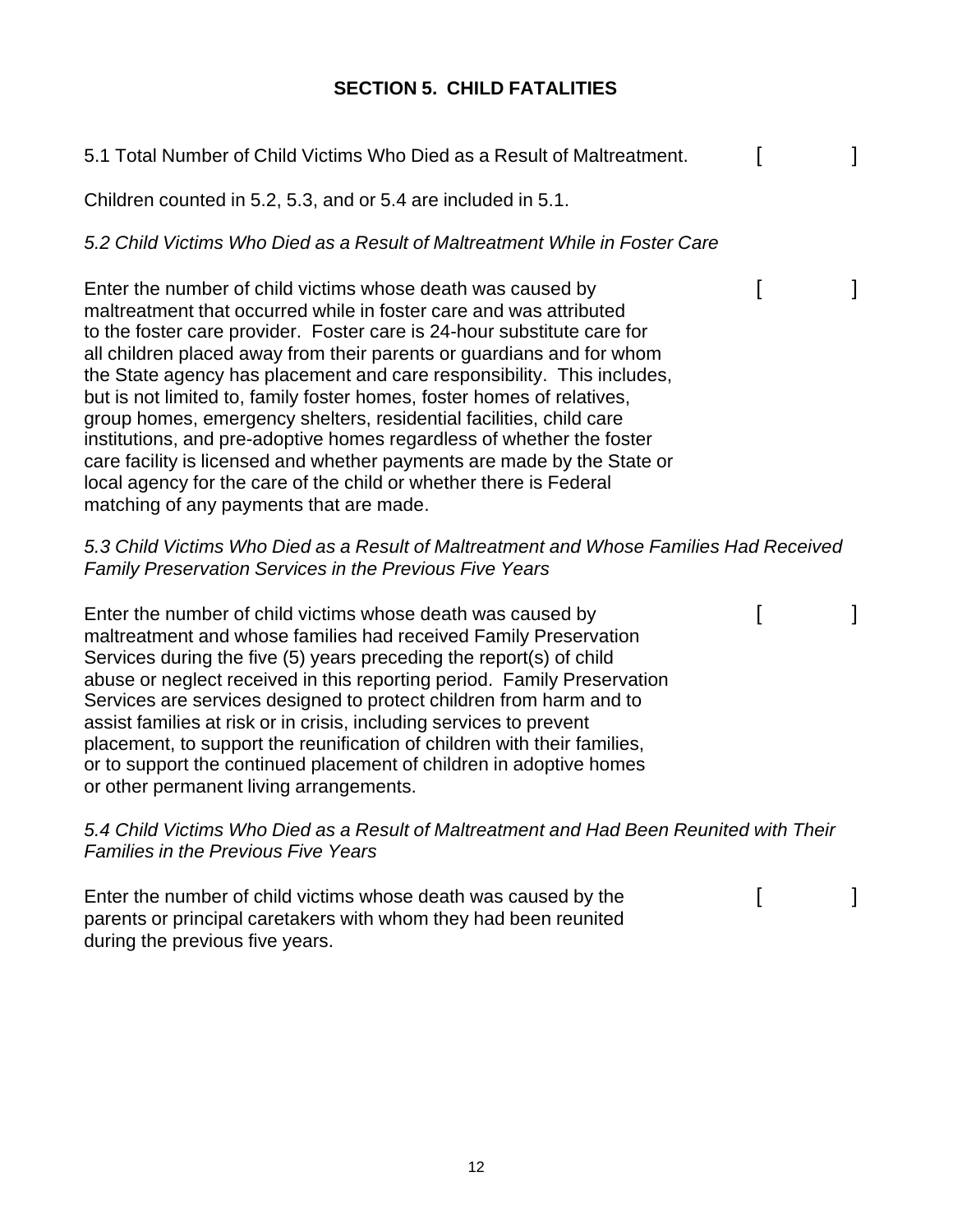# **SECTION 6. PERPETRATORS OF CHILD MALTREATMENT**

6.1 Perpetrators by Relationship to Child Victim

This section requests data on the relationship of each perpetrator to each child victim. For example, if two children in one report are abused by their mother, count the mother twice.

| A. Parents. Birth mother/father, adoptive mother/father, or<br>stepmother/father of the child.                                                                                                                                                             |  |
|------------------------------------------------------------------------------------------------------------------------------------------------------------------------------------------------------------------------------------------------------------|--|
| B. Other Relatives or Household Members in a Caretaking<br>Relationship. Relatives, guardians, household members, or<br>paramours who have some responsibility for the care and<br>supervision of the child.                                               |  |
| C. Foster Parents. Individuals licensed to provide a home for child<br>victims, usually with the approval of the government.                                                                                                                               |  |
| D. Residential Facility Staff. Employees of a public or private<br>group residential facility, including emergency shelters,<br>group homes, and institutions.                                                                                             |  |
| E. Child Day Care Providers. Persons who work in a setting providing<br>child day care services and who have temporary caretaker responsibility<br>for the child, including day care center staff members, family day care<br>providers, and baby sitters. |  |
| F. Non-Caretakers. Persons who are not responsible for the care and<br>supervision of the child, including school personnel, friends, neighbors, etc.                                                                                                      |  |
| G. Those with Unknown Relationships to Child Victim.<br>Includes missing data.                                                                                                                                                                             |  |
| TOTAL                                                                                                                                                                                                                                                      |  |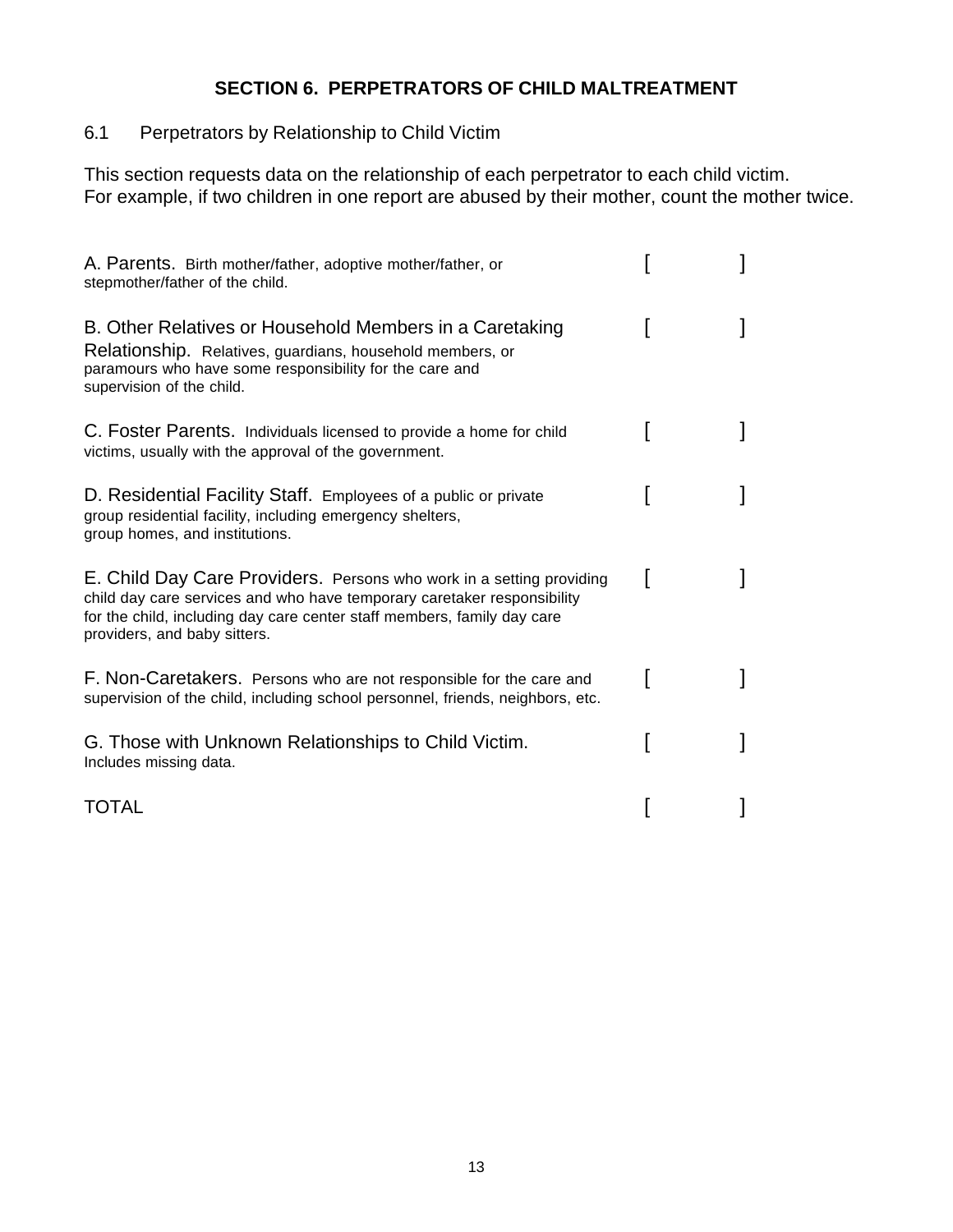# **SECTION 7. CHILD PROTECTIVE SERVICES WORKFORCE**

Screening and intake represent the portion of the case flow from point of initial contact with the reporter (e.g., the phone call) to the time that the report is assigned to a worker or supervisor for investigation/assessment of the allegation. Investigation/assessment represents the portion of the case flow that begins upon assignment of the case and continues until the case is closed or transferred.

*7.1 Number of Staff Responsible for CPS Functions (Screening, Intake, and Investigation/Assessment of Reports) During the Year* 

Enter the number of staff who carried out these functions during the year. Do not include clerical staff. Report the source of this number in the comments section. The comments section.

# *7.2 Number of Staff Responsible for the Screening and Intake of Reports During the Year*

Enter the number of staff who were responsible for the screening and intake functions. The same state of the state of the state of the state of the state of the state of the state of the state of the state of the state of the state of the state of the state of the state of the state of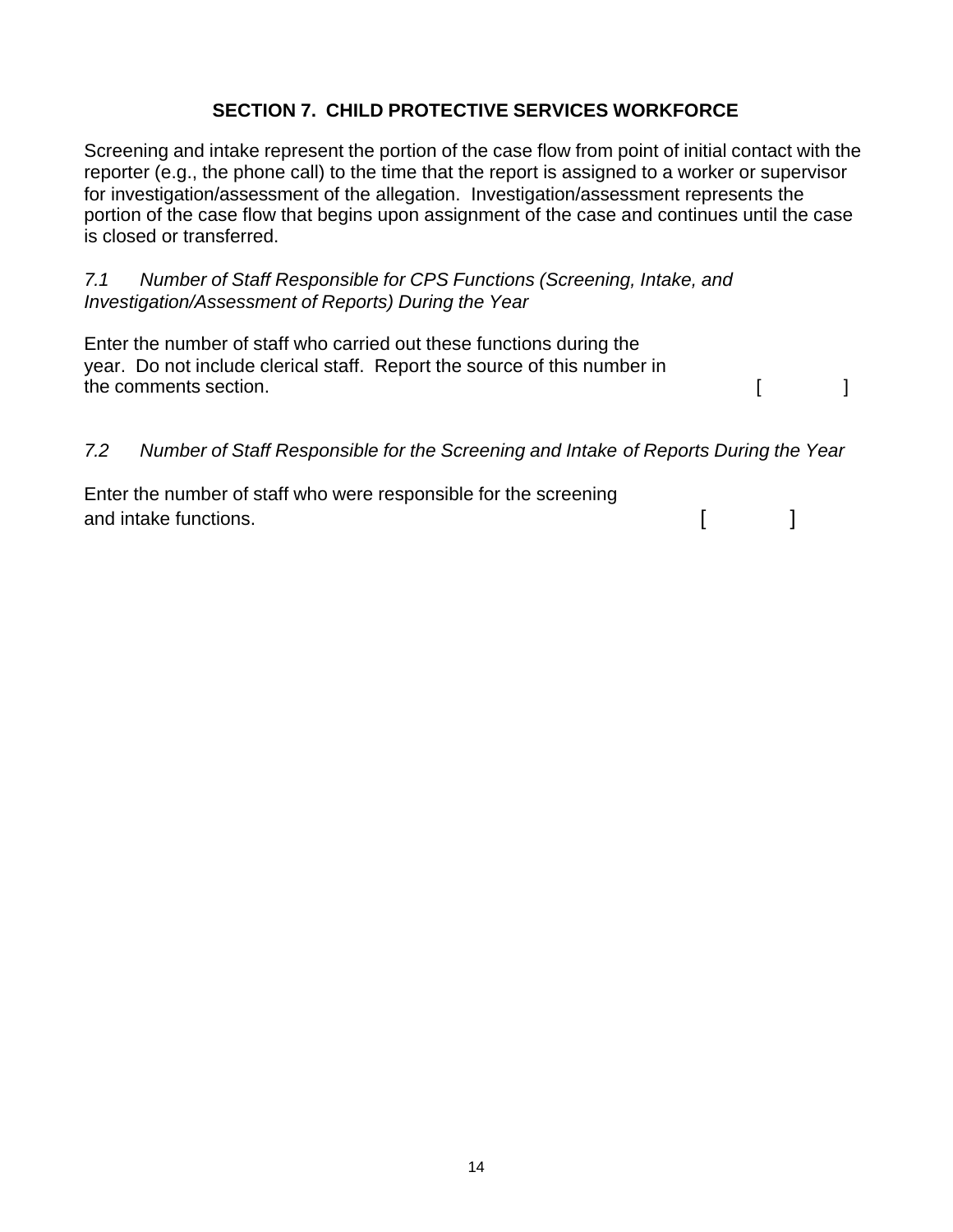### 7.3 *Response Time with Respect to the Initial Investigation of Reports of Child Abuse or Neglect*

"Response time" is defined as the time from "receipt of report"? to "initial investigation." "Receipt of report" is defined as the log-in of a call to the agency from a reporter alleging child maltreatment. "Initial investigation" is defined as face-to-face contact with the alleged victim, when this is appropriate, or contact with another person who can provide information essential to the disposition of the investigation or assessment.

Enter the average response time in hours and the number of reports on which the average is based.

|    | A. Average Response Time                    | the contract of the |                                   |
|----|---------------------------------------------|---------------------|-----------------------------------|
| В. | Number of Reports on Which Average Is Based | and the state       | <b>Contract Contract Contract</b> |
|    |                                             |                     |                                   |

# *7.4 Response Time with Respect to the Provision of Services*

"Response time" is defined as the time from "receipt of report" to "provision of services."?? "Receipt of report" is defined as the log-in of a call to the agency from a reporter alleging child maltreatment. "Provision of services" is defined as the opening of a case for ongoing services or the receipt of continuing services.

Enter the average response time in days to providing services (other than CPS investigation or assessment) to children who were the subject of an investigation or assessment and the number of reports on which the average is based.

| A. | Average Response Time                       |  |
|----|---------------------------------------------|--|
|    |                                             |  |
| В. | Number of Reports on Which Average is Based |  |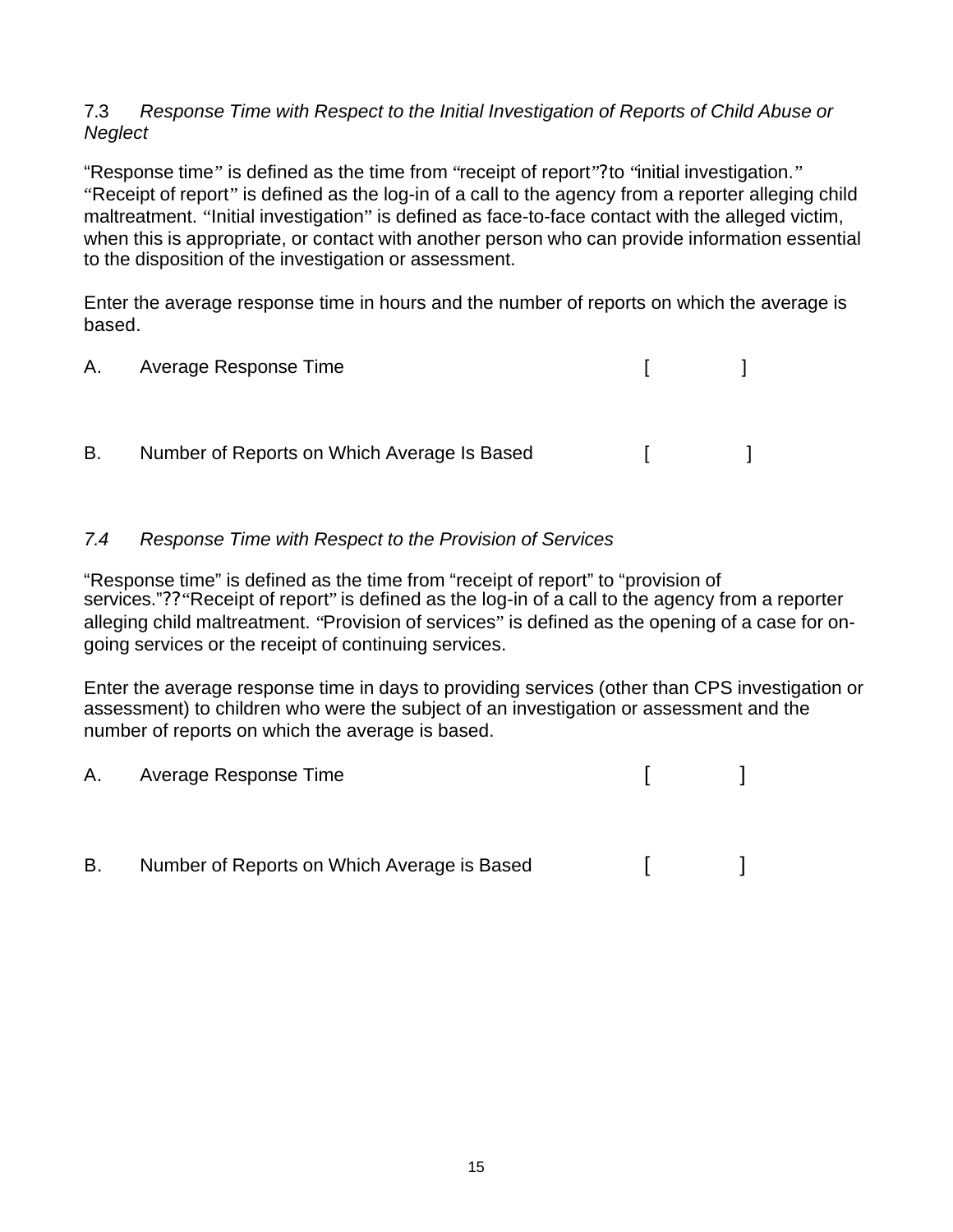# **SECTION 8. COMMENTS**

Please use this section to clarify your responses. States are encouraged to provide feedback here on the extent to which submission of requested data is practicable, including information on the availability of data in the future.

| Enter here comments on Item 1.1. |
|----------------------------------|
| Enter here comments on Item 2.1. |
| Enter here comments on Item 2.2. |
| Enter here comments on Item 2.3. |
| Enter here comments on Item 3.1. |
| Enter here comments on Item 3.2. |
| Enter here comments on Item 3.3. |
| Enter here comments on Item 3.4. |
| Enter here comments on Item 3.5. |
| Enter here comments on Item 4.1. |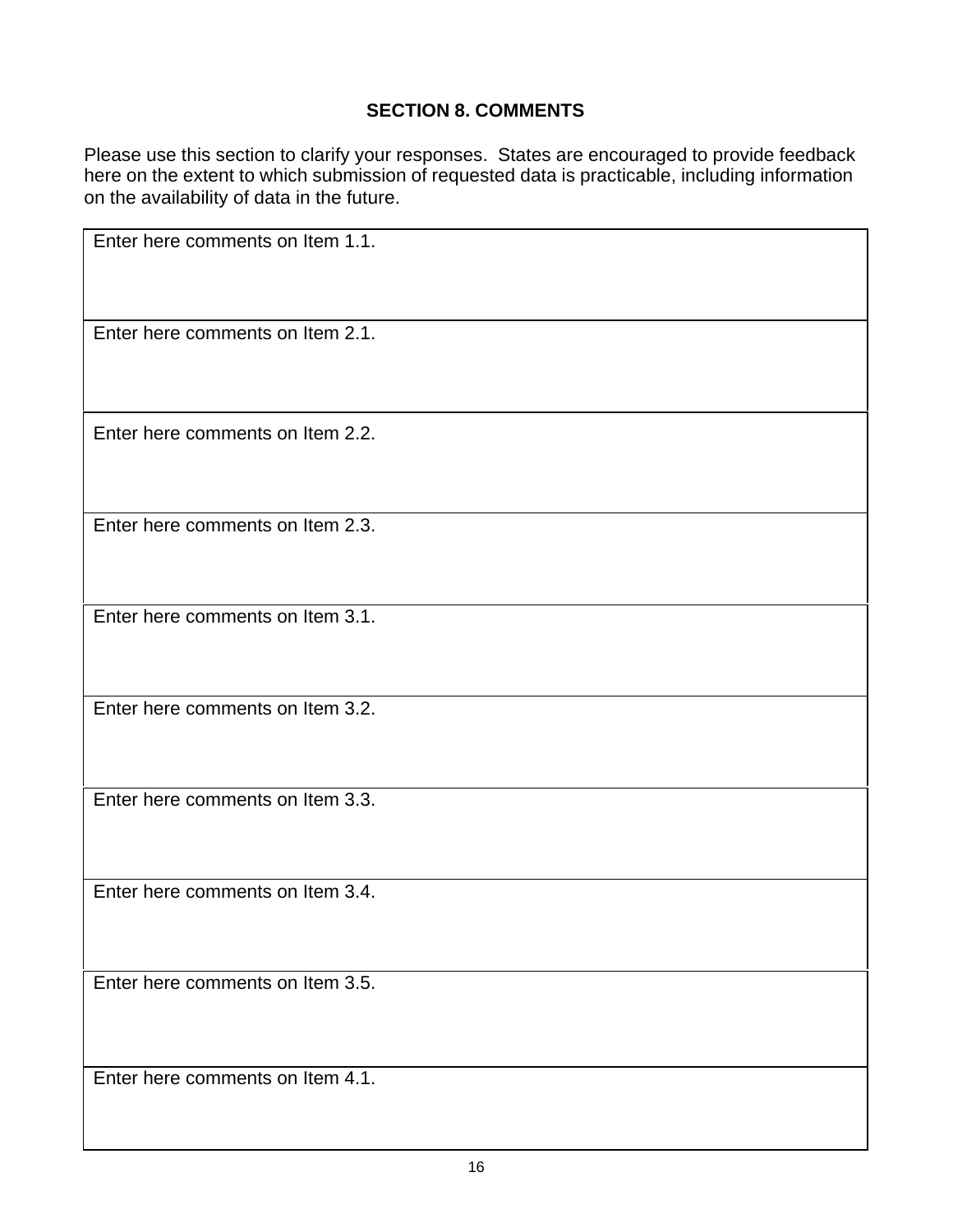Enter here comments on Item 4.2.

Enter here comments on Item 4.3.

Enter here comments on Item 4.4.

Enter here comments on Item 4.5.

Enter here comments on Item 4.6.

Enter here comments on Item 4.7.

Enter here comments on Item 4.8.

Enter here comments on Item 4.9.

Enter here comments on Item 4.10.

Enter here comments on Item 5.1.

Enter here comments on Item 5.2.

Enter here comments on Item 5.3.